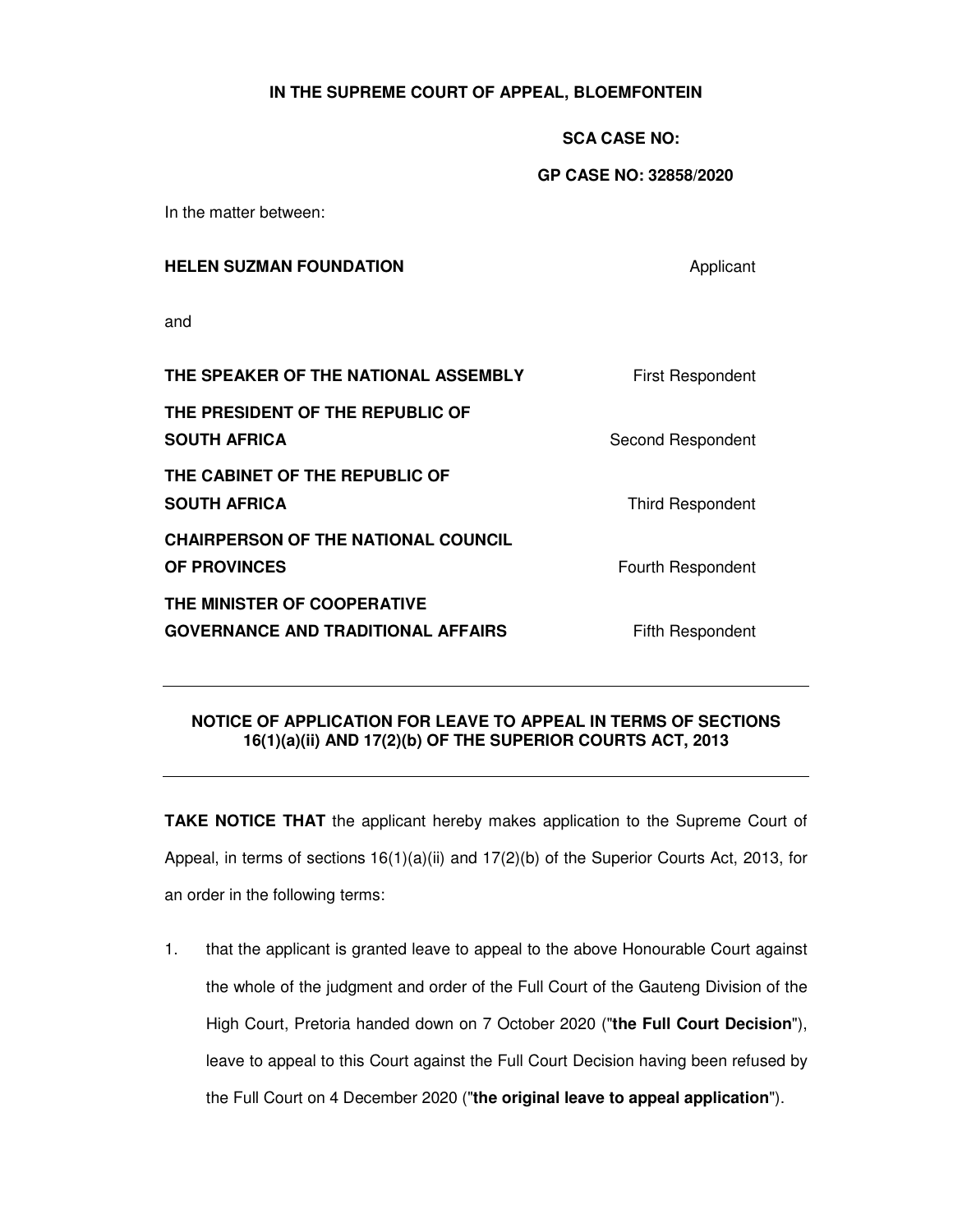- 2. that costs of this application and the original leave to appeal application be costs in the appeal; and
- 3. granting further and/or alternative relief.

**TAKE NOTICE FURTHER THAT** the accompanying affidavit of **FRANCIS ANTONIE** will be used in support of this application.

4. **TAKE FURTHER NOTICE THAT** the applicant appoints Webber Wentzel as its attorneys of record and will accept service of all notices and other process in these proceedings at the address of their attorneys of record set forth below **c/o Symington De Kok Attorneys**. Please also transmit copies of all documents electronically to vlad.movshovich@webberwentzel.com, pooja.dela@webberwentzel.com, dylan.cron@webberwentzel.com,

daniel.rafferty@webberwentzel.com, jessica.dutoit@webberwentzel.com

**TAKE FURTHER NOTICE THAT** if the respondents intend to oppose this application, they must file an answering affidavit within one month after the delivery of this application.

**DATED AT JOHANNEBSURG ON THIS 4th DAY OF JANUARY 2021** 

 $\mathcal{U} \ \ \mathcal{D}$ 

**WEBBER WENTZEL**  Applicant's Attorneys 90 Rivonia Road, Sandton Johannesburg 2196 PO Box 61771, Marshalltown Johannesburg, 2107, South Africa Tel: +27 11 530 5867 Fax: +27 11 530 6867 Email: vlad.movshovich@webberwentzel.com; pooja.dela@webberwentzel.com; dylan.cron@webberwentzel.com; daniel.rafferty@webberwentzel.com; jessica.dutoit@webberwentzel.com Ref: V Movshovich / P Dela / D Cron / D Rafferty / M Kruger / J Du Toit 3041349